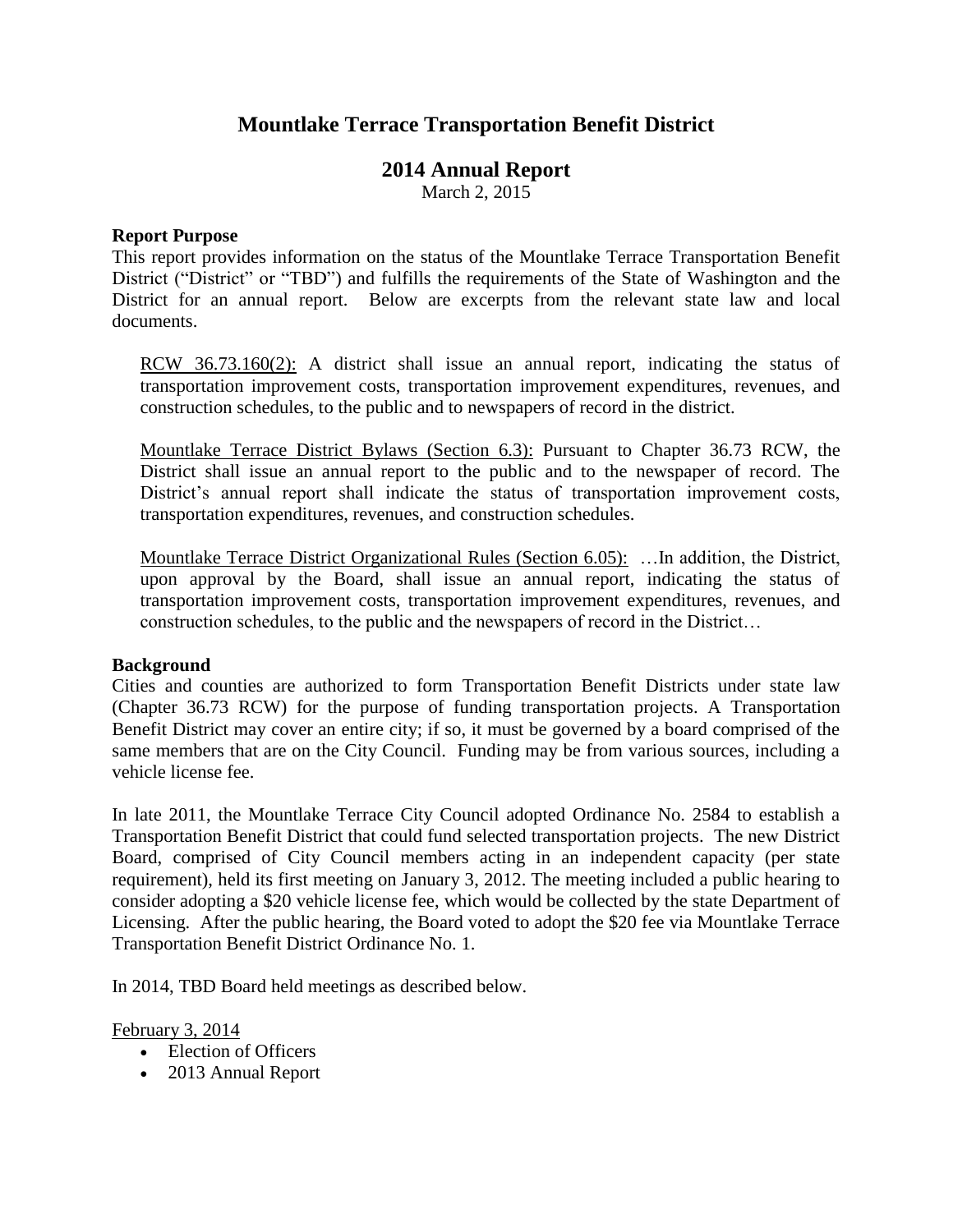December 15, 2014

- Adoption of 2014 Budget Amendment Resolution
- Public Hearing and Adoption of the 2015 Transportation Benefit District Budget Resolution

Regular monthly meetings of the District were canceled for the months of January, March, April, May, June, July, August, September, October, and November as no District business needed to be considered.

## **Transportation Improvement Projects and Costs**

### Main Street Revitalization

The District's highest priority project is "Main Street Revitalization." This project is to reconstruct "Main Street"—i.e., the portion of  $56<sup>th</sup>$  Avenue West between  $236<sup>th</sup>$  and  $230<sup>th</sup>$  Streets SW, along with connecting segments of  $236<sup>th</sup>$  and  $230<sup>th</sup>$  Streets SW (see the attached map). The project is estimated to cost \$18 million. Using the District's ability to obtain revenues from a vehicle license fee, the City won a grant, in the amount of \$643,461 for the first stage of the Main Street Revitalization project. In September 2013, the City was selected for a state appropriation, in the amount of \$2 million, for the Main Street Revitalization project. In November 2014, the City was selected for a federal grant, in the amount of \$1 million, for the Main Street Revitalization project.

### Gateway Boulevard

The "Gateway Boulevard" project was added in 2013 as a project that may be funded in part by TBD revenues. This project is to construct a new roadway to connect the Freeway/Tourist district with 236<sup>th</sup> Street SW near the Transit Center. Preliminary design for the project was approved for a low interest Public Works Trust Fund (PWTF) loan, in the amount of \$120,000, that has been closed out and will be repaid from TBD revenues. The preliminary design work has been completed. Final design and construction costs have not yet been determined.

### **Transportation Improvement Expenditures**

To continue the District's operation, the following expenditures were made in 2014:

- \$623 for professional services (attorney services).
- \$100 for advertising costs (publish public hearings).
- 2,500 for insurance (from Washington Cities Insurance Authority).
- \$578,500 transferred to the Street Construction Fund for Main Street design costs.
- \$3,271 for Washington State Auditor's office services.
- \$40 for debt service (interest) on Public Works Board loan for Gateway Boulevard.

As of December 31, these expenditures totaled \$585,034.

### **Transportation Improvement Revenues**

Vehicle license fee revenues for 2014 through December 31, 2014 amounted to:

| Vehicle license fees | \$307,930 |
|----------------------|-----------|
| Investment interest  | \$1,185   |
| TOTAL:               | \$309,115 |